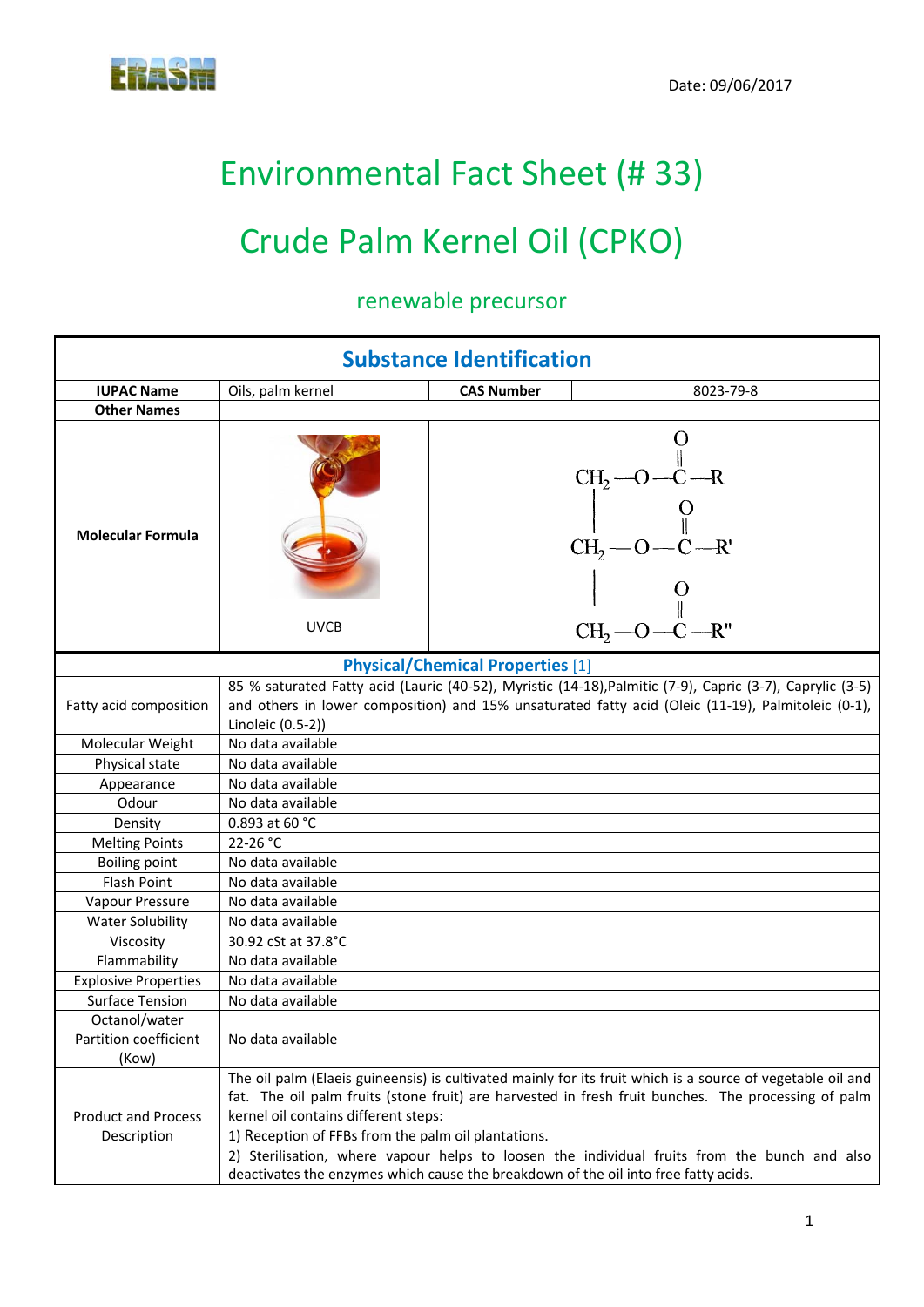

|             | 3) Stripping of bunches: the fruitlets are separated from bunches which are then called "empty fruit   |
|-------------|--------------------------------------------------------------------------------------------------------|
|             | bunches.                                                                                               |
|             | 4) Digestion: the empty fruit bunches are converted into a homogenous oily mash by a digester.         |
|             | 5) Kernel extraction: in the oil extraction of the palm oil, the kernel is obtained as a co-product.   |
|             | 6) Cleaning of the kernel                                                                              |
|             | 7) Palm kernel oil extraction: the palm kernel oil is extracted from the kernels using a screw press.  |
|             | 8) Purification: oil is purified through a coarse screen filter and a filter press.                    |
|             |                                                                                                        |
|             | Palm kernel cake is obtained as by-product, which can be used as animal feed.                          |
|             | Palm kernel oil derivatives are mostly used as soap production, margarine, lubricating oil production, |
| Application | insecticides production, vegetable oil-based printing inks production, food and cosmetic industry and  |
|             | other applications [4][5].                                                                             |

### **Life Cycle Assessment**

#### **General Introduction**

These Environmental Fact Sheets are a product of the *ERASM Surfactant Life Cycle & Ecofootprinting (SLE*) project. The objective of this project was to create representative, global, attributional, industry average datasets for oil palm‐based precursors in the production of several particular surfactants.

The Fact Sheets are based upon life cycle assessment (LCA) and have been prepared in accordance with the ISO standard [ISO 14040: 2006 and ISO 14044: 2006]. In addition, the project follows the ILCD (2010) handbook. This Fact Sheet describes the cradle‐to‐gate production for Crude palm kernel Oil (CPKO). CPKO is an oleo chemical precursor for the production of surfactants.

Further information on the ERASM SLE project and the source of these datasets can be found in [2].

The full LCI can be accessed via www.erasm.org or via http://lcdn.thinkstep.com/Node/

| <b>Goal and Scope of ERASM SLE Project [2]</b>                                                                                   |                                                                                                                                                                                                                                                                                                                                                                                                                                                                                                                                                                                                                                                                                                                                                                                                                                                                                                                 |  |
|----------------------------------------------------------------------------------------------------------------------------------|-----------------------------------------------------------------------------------------------------------------------------------------------------------------------------------------------------------------------------------------------------------------------------------------------------------------------------------------------------------------------------------------------------------------------------------------------------------------------------------------------------------------------------------------------------------------------------------------------------------------------------------------------------------------------------------------------------------------------------------------------------------------------------------------------------------------------------------------------------------------------------------------------------------------|--|
| The main goal was to develop the LCI datasets for the production of crude palm kernel oil (CPKO) for further use in LCA studies. |                                                                                                                                                                                                                                                                                                                                                                                                                                                                                                                                                                                                                                                                                                                                                                                                                                                                                                                 |  |
| <b>Temporal Coverage</b>                                                                                                         | Data collected for the production were based on literature research covering one production year<br>technology. Due to lack of data, a consistent usage of data with one reference year or reference time<br>was not possible. Some parameters used do not change over time. All used values have been<br>published 2007 or after. Time dependent inputs, like yield are averaged over several years to be able<br>to exclude peaks or years with poor harvests. Background data dates back to the reference year<br>2011. The datasets are considered to be valid until substantial technological changes in the<br>production chain occur. The temporal representativeness for CPKO was considered 'good'                                                                                                                                                                                                     |  |
| Geographical Coverage                                                                                                            | Data for palm kernel oil came from the two most important global suppliers of palm kernel oil,<br>Indonesia and Malaysia, covering approximately 83% of the global production.<br>In the background system some processes are modeled for different geographical system boundaries<br>(mostly Germany and the US). The geographical representativeness for CPKO was considered 'fair'.                                                                                                                                                                                                                                                                                                                                                                                                                                                                                                                          |  |
| Technological<br>Coverage                                                                                                        | The production technology was based on different literature sources. Partly processes with better<br>data availability were chosen to be used as representative technology rather than creating averages<br>of different technologies. I.e. for palm kernel oil mills only the technology of mechanical extraction<br>was applied and the location of the palm kernel oil mill was set to be close to the sea and not located<br>next to the palm oil mill. In the palm kernel oil refinery only physical processing was considered.<br>As the palm oil industry is rapidly expanding and evolving, full technological representativeness<br>cannot be guaranteed. All relevant technologies were considered and technology modelled to best<br>knowledge.<br>The technological representativeness for CPKO was considered 'good'.<br>Figure 1 provides a schematic overview of the production process of CPKO. |  |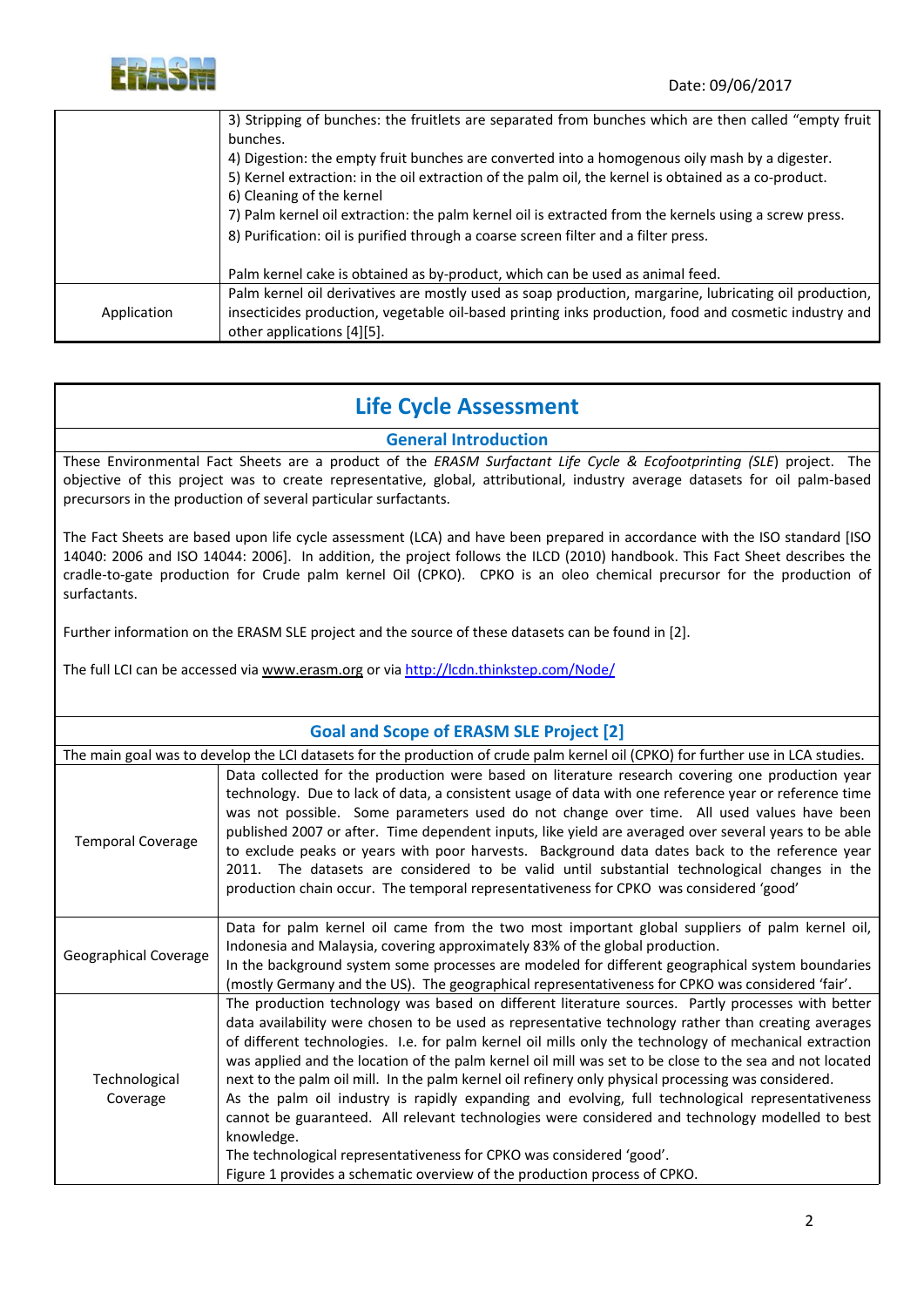

|                                            |                                                                                                        | In ERASM SLE project the declared unit (functional unit) and the reference flow of the product is one |                  |  |  |
|--------------------------------------------|--------------------------------------------------------------------------------------------------------|-------------------------------------------------------------------------------------------------------|------------------|--|--|
| <b>Declared Unit</b>                       | thousand kilogram (1000 kg). This was the reference unit also used in [3].                             |                                                                                                       |                  |  |  |
|                                            | Functional Unit: 1 tonne 'Crude Palm Kernel Oil', at the palm oil kernel mill gate                     |                                                                                                       |                  |  |  |
|                                            |                                                                                                        |                                                                                                       |                  |  |  |
|                                            | <b>Included</b>                                                                                        |                                                                                                       | <b>Excluded</b>  |  |  |
| Cradle-to Gate System<br><b>Boundaries</b> | Palm Oil Plantation                                                                                    |                                                                                                       | Palm oil nursery |  |  |
|                                            |                                                                                                        | Direct Land use change effects                                                                        | Equipment        |  |  |
|                                            | Unit processes (including material and energy inputs) of                                               |                                                                                                       |                  |  |  |
|                                            | <b>Transport to Europe</b><br>the palm oil mill                                                        |                                                                                                       |                  |  |  |
|                                            | Unit processes (including material and energy inputs) of                                               |                                                                                                       |                  |  |  |
|                                            | the palm kernel oil mill                                                                               |                                                                                                       |                  |  |  |
|                                            |                                                                                                        | Transport from the field to the palm oil mill                                                         |                  |  |  |
|                                            |                                                                                                        | Transport from the palm oil mill to the palm kernel oil mill                                          |                  |  |  |
|                                            | The major assumptions made on land use change cultivation, processing usage of co-products,            |                                                                                                       |                  |  |  |
|                                            | emissions from land use change and cultivation on peatland.                                            |                                                                                                       |                  |  |  |
|                                            |                                                                                                        | Exclusion of primary data collection as it would not be feasible to assess primary data of the entire |                  |  |  |
| Assumptions and                            | global production of palm kernel oil products. There is a lack of information, so several flows were   |                                                                                                       |                  |  |  |
| Limitations                                | only estimated (i.e. amount waste water or the exact composition of POME). The literature sources      |                                                                                                       |                  |  |  |
|                                            | used could not display all technologies and production pathways. Model agrarian systems are            |                                                                                                       |                  |  |  |
|                                            | considered but may strongly vary within one region. A mix of Malaysian and Indonesian palm kernel      |                                                                                                       |                  |  |  |
|                                            | oil was used to describe a global average of these products (For Indonesia there were big data gaps so |                                                                                                       |                  |  |  |
|                                            | that the same process conditions as for Malaysia are assumed).                                         |                                                                                                       |                  |  |  |
|                                            | The LCI study included all the flows which had more than 2% of the cumulative mass inputs and          |                                                                                                       |                  |  |  |
|                                            | greater than 2 % of the cumulative energy of the respective gate-to-gate model inventory, providing    |                                                                                                       |                  |  |  |
| <b>Cut-off Criteria</b>                    | its environmental relevance is not a concern. Material flows which leave the system (emissions) and    |                                                                                                       |                  |  |  |
|                                            | whose environmental impact was greater than 2% of the whole impact of an impact category that has      |                                                                                                       |                  |  |  |
|                                            | considered in the assessment were covered. The sum of the neglected material flows must not            |                                                                                                       |                  |  |  |
|                                            | exceed 5% of mass, energy or environmental relevance of the system inventory.                          |                                                                                                       |                  |  |  |
| <b>Calculation Rules</b>                   | Allocation                                                                                             | Mass allocation was applied for palm kernel oil between the product crude palm kernel                 |                  |  |  |
|                                            |                                                                                                        | oil and the co-product palm kernel cake.                                                              |                  |  |  |
|                                            | Aggregated<br>data                                                                                     | From literature research.                                                                             |                  |  |  |
|                                            |                                                                                                        |                                                                                                       |                  |  |  |
|                                            |                                                                                                        | Life Cycle Inventory and Impact Assessment [2]                                                        |                  |  |  |

Based on the LCI data an environmental impact assessment was performed for the indicators Primary Energy Demand (PED), Global Warming Potential (GWP), Eutrophication Potential (EP) and Acidification Potential (AP). Other impacts may be calculated from the full LCI dataset. Table 1 shows the environmental impact results per 1 tonne of CPKO.

Primary Energy Demand (PED): An analysis of the inventory data showed that the PED come from electricity which is required in the palm oil mill, palm kernel oil mill.

Global Warming Potential (GWP): An analysis of the inventory data shows that the main contribution comes from cultivation on peat land. The second biggest contributor of carbon dioxide emissions are the ones which occur due to land use change. Cultivation and processing contributes most methane emissions. Methane emissions occur to approximately 82‐84% in the palm oil mill and originate from the POME treatment. Other methane emissions occur on the plantation. Nitrous oxide emissions occur almost entirely on the plantation.

Air emissions related to Acidification (AP) and Eutrophication Potential (EP): An analysis of the inventory data shows that ammonia, nitrogen oxides, and sulphur dioxide emissions from LUC originate from the incineration of vegetation of the above ground biomass and of shells and fibres at the palm oil mill.

Besides ammonia emissions occur during cultivation and POME treatment. Hydrogen sulphide is emitted during the provision of electricity which is required in the palm oil mill and palm kernel oil mill. Nitrogen monoxides are emitted during the transport of intermediate products and in the plantation (originate from agricultural processes). Nitrogen oxide emissions occur during the provision of electricity, the combustion of shells in the palm oil mill and use of tractors on the field.

Emissions to fresh water related to Acidification (AP) and Eutrophication Potential (EP): An analysis of the inventory data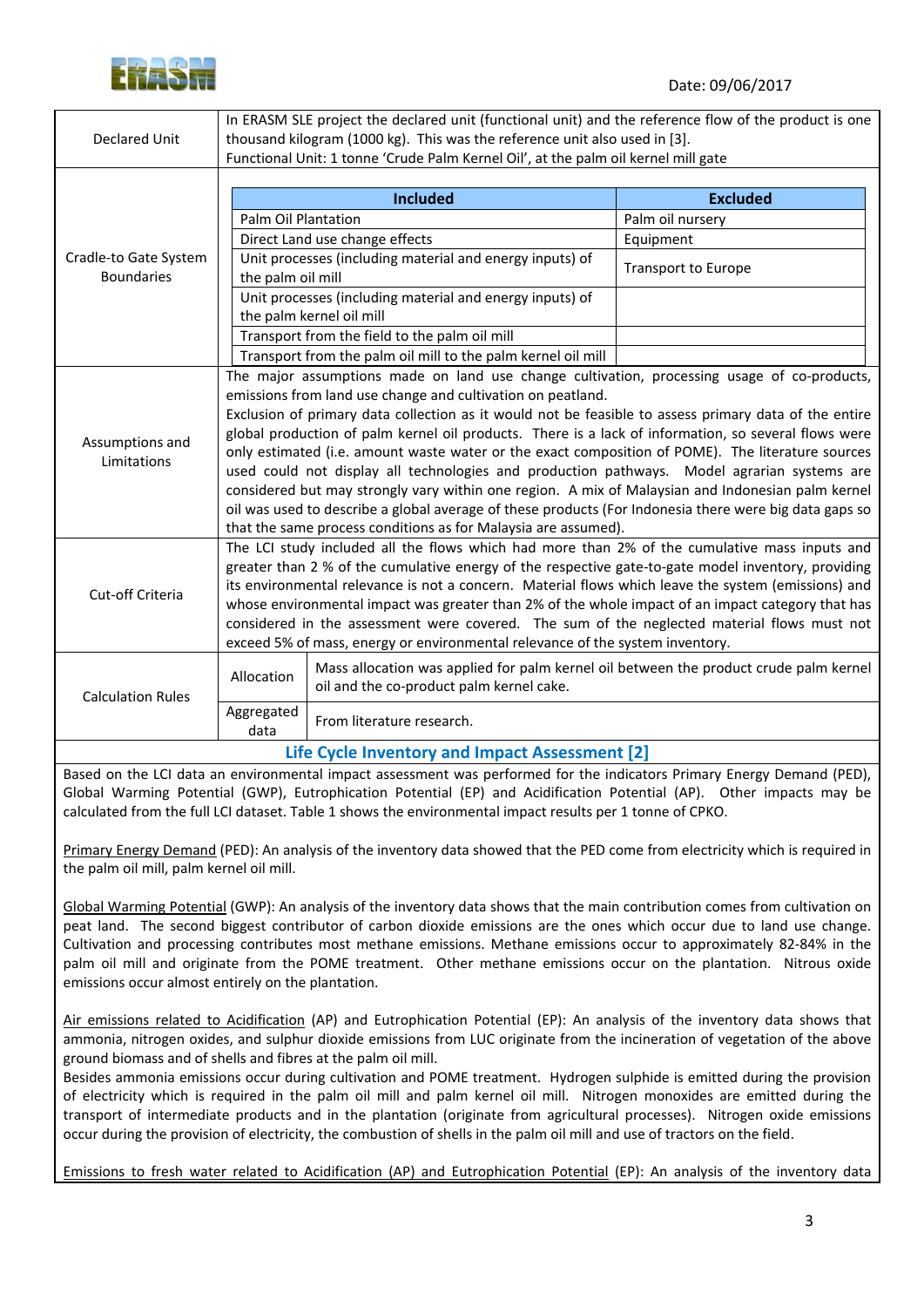

showed that the main emissions (nitrogen and phosphorus) to the fresh water occur during the cultivation of palm oil.

Sensitivity Analysis: Different sensitivity analysis were carried out. The analyses showed that allocation method, yield, fertilizer use, land use change have an impact on the results. Particularly in the case of economic allocation, the choice is strongly affecting the overall results.

#### Table 1. Global warming potential, acidification potential and eutrophication potential related to emissions to air and fresh **water, and primary energy demand per 1 tonne of CPKO**

| <b>LCI result</b>                                                                  | <b>Unit</b> | Amount                               |                           |                                   |
|------------------------------------------------------------------------------------|-------------|--------------------------------------|---------------------------|-----------------------------------|
|                                                                                    |             | <b>Cultivation and</b><br>processing | <b>Land Use</b><br>Change | <b>Cultivation on</b><br>peatland |
| Air emissions related to Global Warming Potential                                  |             |                                      |                           |                                   |
| Carbon uptake, biotic                                                              | kg          | $-5.04E + 03$                        |                           |                                   |
| Carbon dioxide, fossil                                                             | kg          | $3.06E + 02$                         | $1.05E + 03$              | $2.74E + 03$                      |
| Carbon dioxide, biotic                                                             | kg          | $2.37E + 03$                         |                           |                                   |
| Methane                                                                            | kg          | $3.48E + 01$                         |                           |                                   |
| Nitrous oxide (laughing gas)                                                       | kg          | 2.30E-01                             |                           | 7.81E-01                          |
| Air emissions related to Acidification and Eutrophication Potential                |             |                                      |                           |                                   |
| Ammonia                                                                            | kg          | 1.07E-01                             | 7.27E-01                  |                                   |
| Hydrogen sulfide                                                                   | kg          | $2.21E - 01$                         |                           |                                   |
| Nitrogen monoxide                                                                  | kg          | 2.78E-01                             |                           |                                   |
| Nitrogen oxides                                                                    | kg          | 4.88E+00                             | 1.76E+00                  |                                   |
| Sulphur dioxide                                                                    | kg          | $1.55E+00$                           | 8.39E-01                  |                                   |
| Emissions to fresh water related to Eutrophication Potential                       |             |                                      |                           |                                   |
| Nitrogen organic bound                                                             | kg          | 4.92E-01                             | ÷,                        |                                   |
| Phosphate                                                                          | kg          | 1.18E-01                             |                           |                                   |
| Total GWP (according to [IPCC 2007])                                               | kg          | $-9.52E + 02$                        | $1.05E + 03$              | $2.97E + 03$                      |
| <b>EP</b>                                                                          | kg          | $1.27E + 00$                         |                           | $2.11E-01$                        |
| АP                                                                                 | kg          | $6.61E + 00$                         |                           |                                   |
| Primary energy demand                                                              |             |                                      |                           |                                   |
|                                                                                    |             |                                      |                           |                                   |
| Primary energy demand from renewable<br>materials (net calorific value)            | <b>MJ</b>   |                                      | $4.92E + 04$              |                                   |
| Primary energy demand from fossil materi-<br>als (net calorific value)             | <b>MJ</b>   |                                      | $5.01E + 03$              |                                   |
| Primary energy demand from fossil and<br>renewable materials (net calorific value) |             |                                      | $5.42E + 04$              |                                   |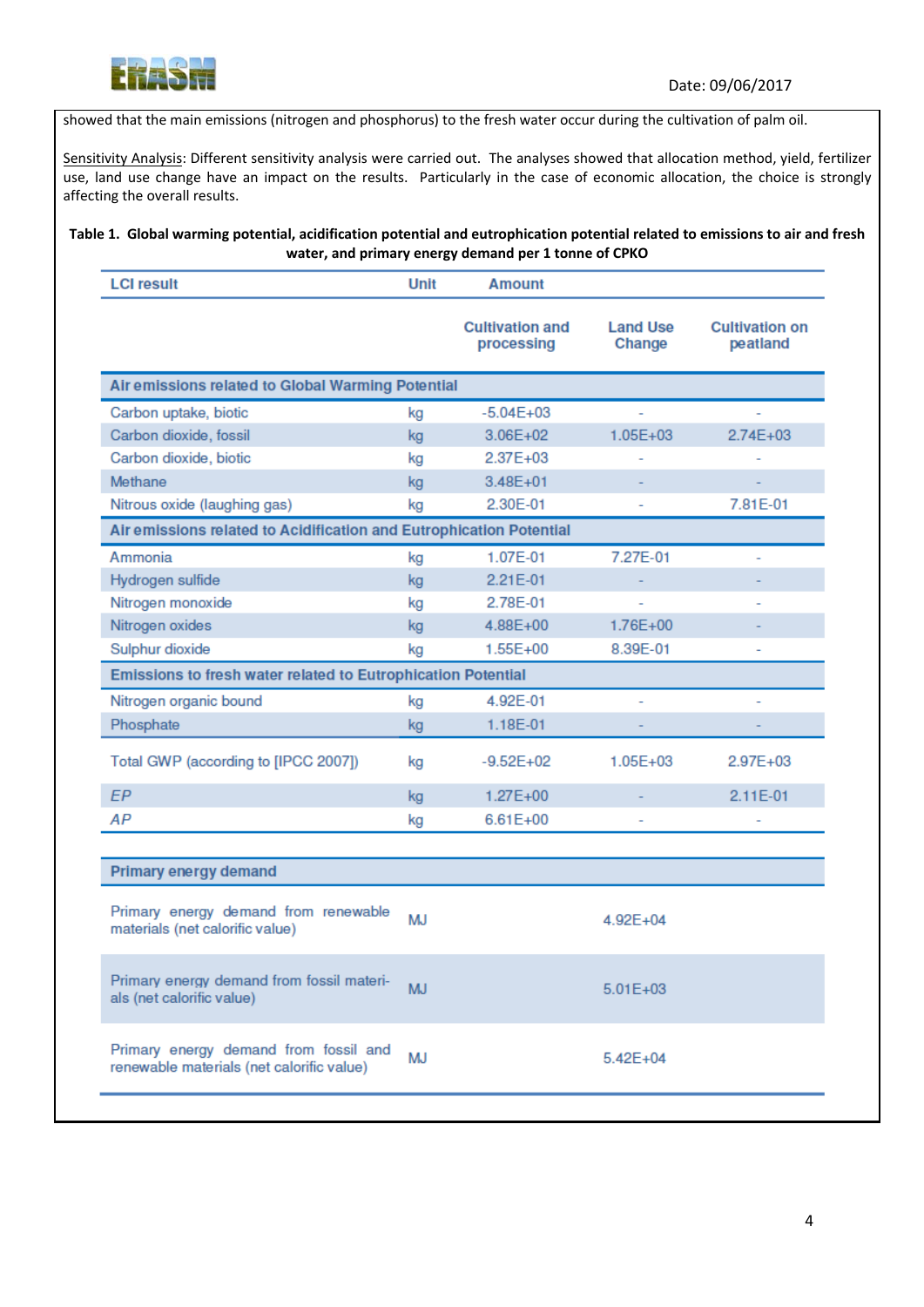

| <b>References for the ERASM SLE Project</b>    |                                                                                                                                                                                                                                                                                                                                                                                                                                                                                                                                                                                                                                                                                                                                                                                                                                                                                                                                                                     |  |
|------------------------------------------------|---------------------------------------------------------------------------------------------------------------------------------------------------------------------------------------------------------------------------------------------------------------------------------------------------------------------------------------------------------------------------------------------------------------------------------------------------------------------------------------------------------------------------------------------------------------------------------------------------------------------------------------------------------------------------------------------------------------------------------------------------------------------------------------------------------------------------------------------------------------------------------------------------------------------------------------------------------------------|--|
| Data Owner and<br>Commissioner of the<br>study | ERASM (Environment & Health Risk Assessment and Management). A research partnership of the<br>Detergents and Surfactants Industries in Europe (www.erasm.org).                                                                                                                                                                                                                                                                                                                                                                                                                                                                                                                                                                                                                                                                                                                                                                                                      |  |
| <b>LCA Practitioner</b>                        | thinkstep AG (www.thinkstep.com)                                                                                                                                                                                                                                                                                                                                                                                                                                                                                                                                                                                                                                                                                                                                                                                                                                                                                                                                    |  |
| <b>Reviewers</b>                               | Prof. Walter Kloepffer, LCA Consult<br>Mrs. Charlotte Petiot and Dr. Yannick Leguern, BiolS by Deloitte<br>Jannick Schmidt (2.0 LCA Consultants)                                                                                                                                                                                                                                                                                                                                                                                                                                                                                                                                                                                                                                                                                                                                                                                                                    |  |
| References                                     | [1] Daniel Swern (1979). Bailey's Industrial oil fat products, volume 1, 1979.<br>[2] Schowanek. D et al. (2017). New and Updated Life Cycle Inventories for Surfactants used in<br>European Detergents: Summary of the ERASM Surfactant Life Cycle and Ecofootprinting Project. Int J.<br>LCA, in press.<br>[3] CEFIC-Franklin (1994). Resource and environmental profile analysis of petrochemical and oleo<br>chemical surfactants produced in Europe. Phase II Final Report, Franklin Associates, LTD.<br>[4] Ajiwe et al. (2003). Biodiesel Fuels from Palm Oil, Palm Oil Methylester and Ester-Diesel Blends,<br>Bull. Chem Soc. Ethiop. 17, 19-26.<br>[5] Ghazali et al. (2005). Non-Food Applications of Palm-Based Products – Market Opportunities and<br>Environmental Benefits. Palm Oil Developments 44.<br>[6] Subramanian et al. (2010). Life Cycle Assessment of Production of Crude Palm Kernel Oil (Part 3a).<br>J. Oil pal Research, 22, 895-903. |  |